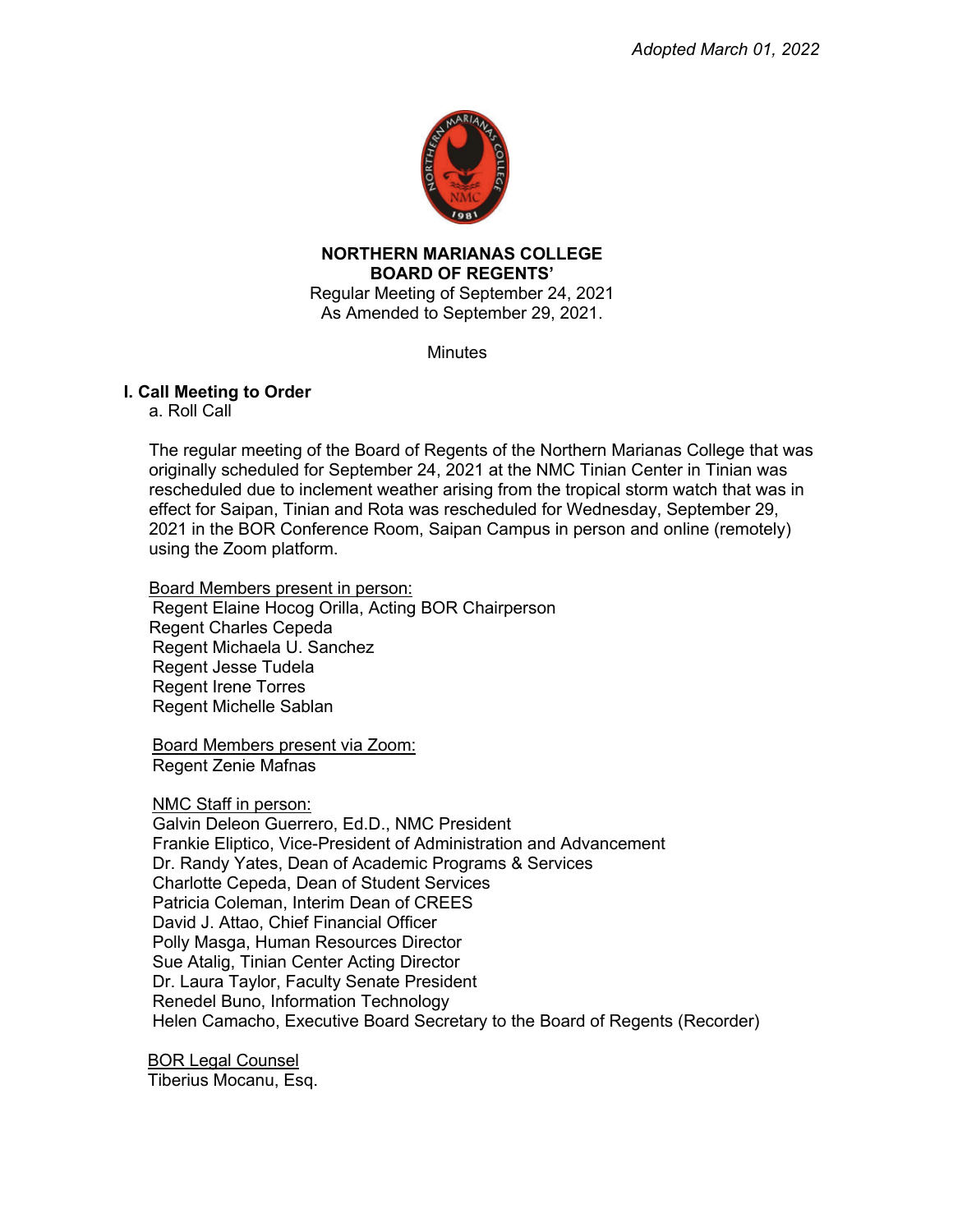b. Review and Adoption of Agenda

 **Action:** Regent Sanchez motioned to adopt the agenda with amendments: Move Cepeda. All members voted yes, the motion passed as amended. Item#7: Election of Officers to #3 and keeping the order as is, seconded by Regent

 c. Review and Adoption of Minutes 1. August 17, 2021 – special meeting

 **Action:** Regent Cepeda motioned to adopt the August 17, 2021special meeting minutes, seconded by Regent Sanchez. All members voted yes, the motion passed.

 five (5) minutes. Written testimony is also accepted. – None. **II. Public Comment Period:** Individuals may verbally testify on items on the agenda during the Public Comment Period. Testifiers are requested to limit their testimony to

### **III. Election of Officers**

### **a. BOR Chairperson**

Regent Orilla, Acting BOR Chairperson opened the nomination for BOR Chairperson.

 **Action:** Regent Sanchez nominated Regent Cepeda to serve as Chairman of the Board, seconded by Regent Sablan. Regent Cepeda accepted the nomination. Regent Torres closed the nomination. Regent Cepeda is BOR Chairman.

 Regent Orilla thanked everyone for their support during her time as Acting BOR Chairperson. She also thanked Regent Cepeda for his willingness to serve as a Regent and most especially as chairman. Regent Cepeda also took the time to thank everyone to do great things. for their support and hard work. He is ready to move the college forward and is looking

#### **b. BOR Vice-Chairperson**

 Regent Charles Cepeda, assumed his role as chairman by opening the nominations for the position of BOR Vice-Chairperson.

 **Action:** Regent Sablan nominated Regent Elaine Hocog Orilla to serve as BOR Vice- Chairperson, seconded by Regent Sanchez. Regent Sanchez closed the nomination. Regent Elaine Orilla is BOR Vice-Chairperson.

#### **c. BOR Treasurer**

 Regent Orilla nominated Regent Sanchez to serve as BOR Treasurer, seconded by Regent Sablan. Nomination was closed with no objections, Regent Sanchez is BOR Treasurer.

#### **IV. Reports from Standing Committees**

a. Finance Committee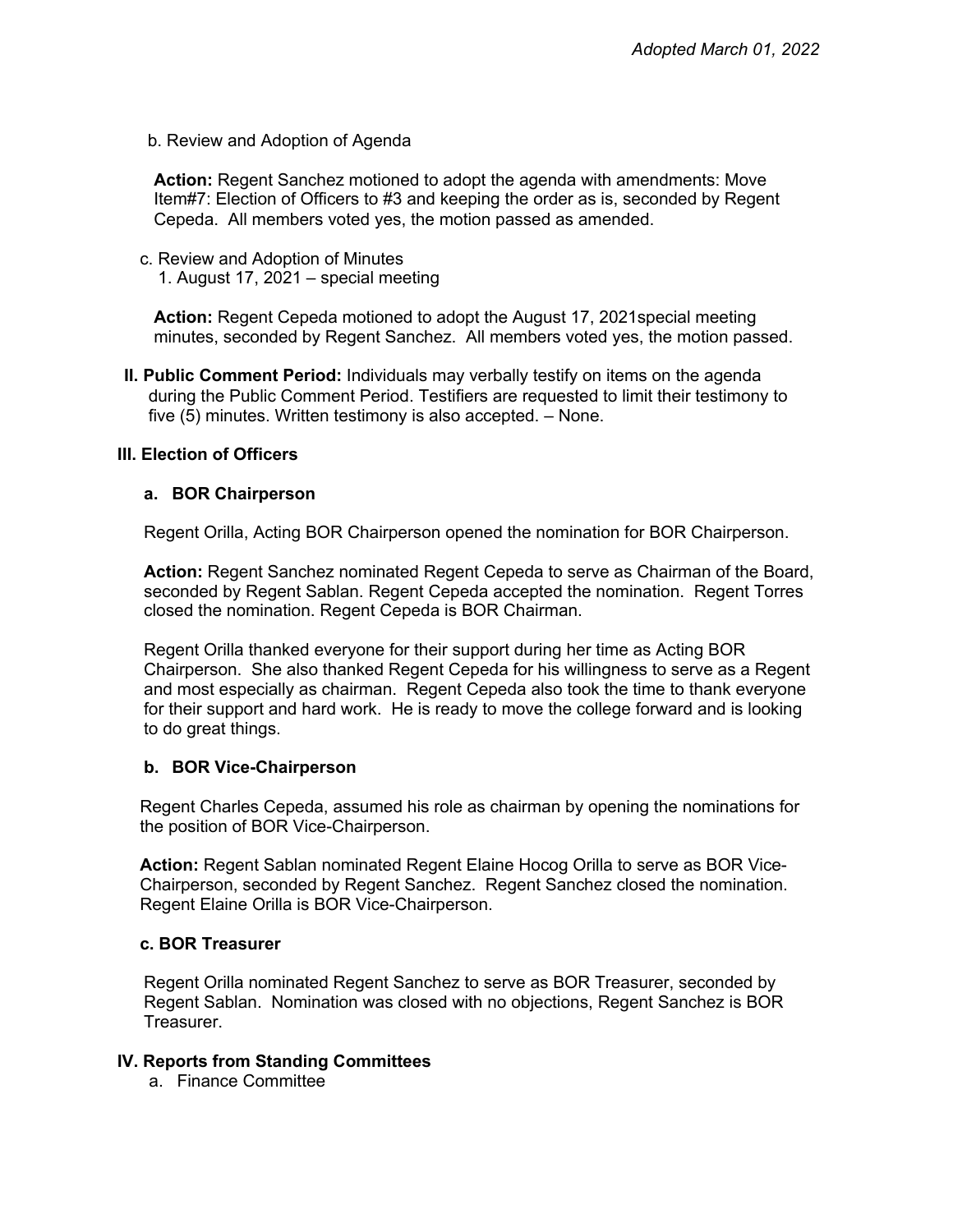Regent Torres, Committee Chair informed the board that the committee met on September 21, 2021 where they discussed the FY2022 Operations Budget. The committee will provide a full report under New Business.

- b. Audit Committee No report.
- c. Human Resources Committee No report.
- d. Regent Nominating Committee No report.
- e. Program Committee No report.

# **V. Old Business -** None.

### **VI. New Business**

### a. **FY2022 Operations Budget Request**

 Regent Irene Torres motioned to present the FY2022 Operations Budget to the full board, seconded by Regent Sablan. Chairman Cepeda noted that they are now in discussion.

 President Deleon Guerrero thanked the board's finance committee and the college staff involvement in preparing the proposed budget that is now before the board for its review and subsequent adoption. President Deleon Guerrero yielded the floor to the Chief Financial Officer to guide us through the budget proposal and provide more details. (VP Frankie, CFO Attao and the BAFC) for all their collaborative engagement and

 David J. Attao, Chief Financial Officer made a brief of the proposed draft Budget 2022 that was circulated earlier to the Board. CFO Attao said that the information in the budget outlines the history, the overall financial plan and vision of the college. The budget also mentions challenges, financial projections, revenue and retention plans. The following is the operations budget ceiling that was approved by NMCs Budget and Finance Committee.

- 1) FY2022 Revenue Projection
- a) Project Revenue FY 2022 Net Revenue \$5,730,000
- 2) Approved Set Asides for FY2022
	- a) BAFC Set-Asides Subtotal \$950,000
	- b) Revised Set Asides Subtotal \$1,132,000
- 3) NMC BAFC Revised Net Available Resources
	- a) FY2022 NMC/BAFC Net Available Resources \$4,025,000
	- b) Overall, the college is requesting \$5,157,000.
- 4) There were some questions that included the budget for travel and how it is driven by the needs of the respective department. The pandemic has also given the department the flexibility to decide how best to use these funds because of the current situation.

 Regent Orilla thanked everyone for all the explanations provided by the staff. In response to Regent Tudela's comment with regard to the board's budget, CFO Attao explained that operations. President Deleon Guerrero assured the board that the college always requests the college ensures that the board has funds or back up to be able to continue its funding through the appropriations budget.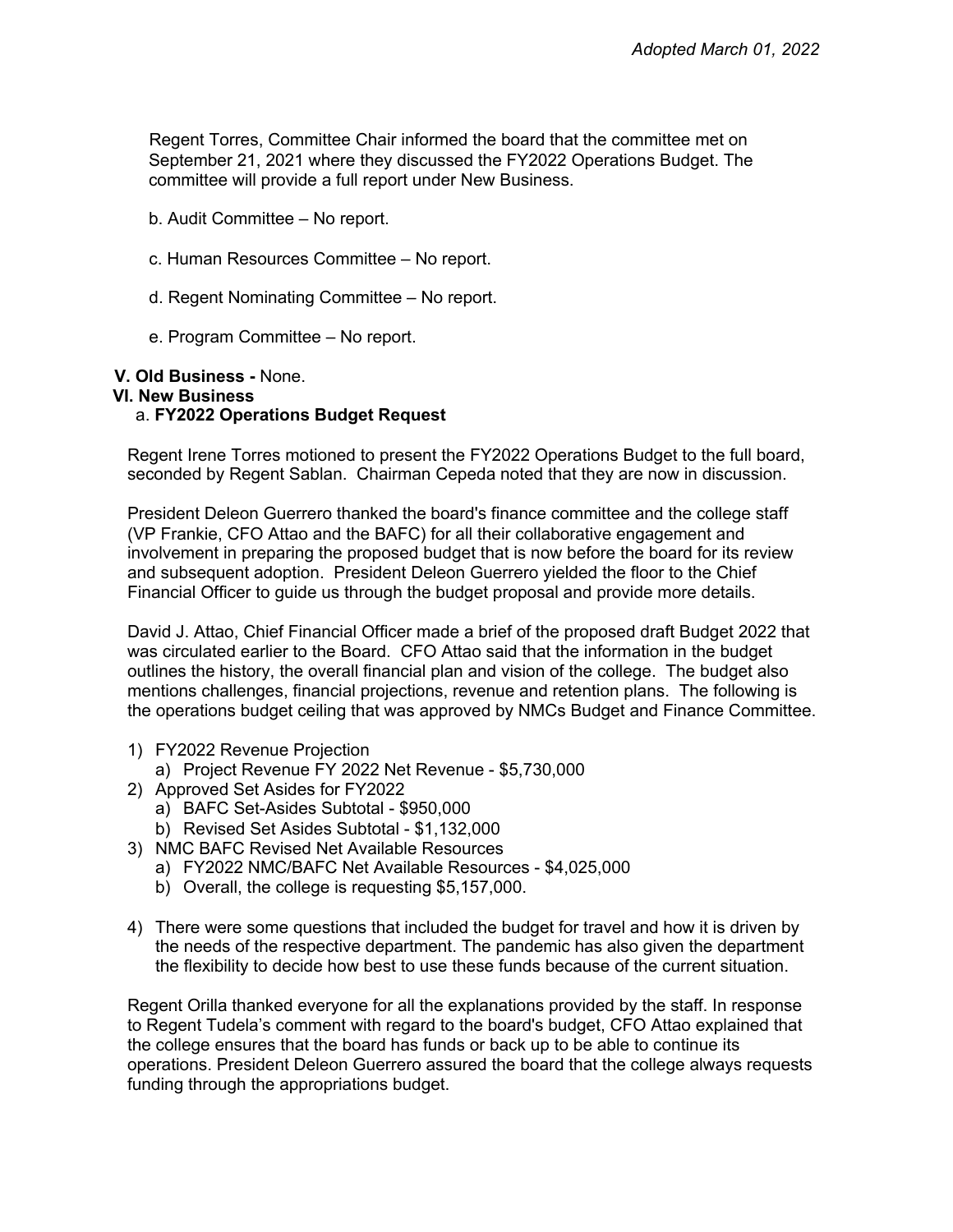**Action:** All members voted yes, the motion passed. The FY2022 Operations Budget request is passed. Congratulations NMC!

b. COVID-19 Vaccination Plan for Employees

 President Guerrero presented the proposal to require COVID-19 Vaccination Plan for Employees and similar to the request that was brought to the board for the students for its endorsement. The college is requesting to do the same for its employees. Chairman Cepeda thanked the college for sharing the proposal.

### **VII. NMC Executive Reports**

#### *a. President's Report*

 President Deleon Guerrero provided an overview of the ongoing activities at the college by sharing a PowerPoint presentation. He also featured the Tinian Center and Tinian CREES. This is the presidents first quarterly executive report to the Board of Regents which he highlighted below:

#### **Strategic Master Plan:**

Categories:

- ● Economic Development: Summer academies and Career Pathways, New Pre-Engineering Program, Supporting Business Enterprise (SBDC, Tinian Kualidat Meat Processing Center, Community partnerships (Community Development Institute secured \$481,000 for Early Childhood Certificate Training).
- ● Student Success: Increasing Enrollment (enrollment increased 1,300 students); transition to safe in-person classes; Supporting Students (filling critical staffing needs and provided tutoring and mentoring to students); Students Succeeding (More nursing students are passing the NCLEX and 4-H Outreach).
- ● Employees Success: Prioritizing Mental Health (Fall 2021 Professional Development, trivia games, meditation room, walks on the beach to name a few; A Health Squad was formed Distinction, increasing research capacity); Accolades (2021 Employees of the Year, Periodic Staff and Faculty recognition). to help take care of the mental, social and spiritual health; Academic Rigor (Academic
- ● Facilities Development: Information Technology (Launched a new NMC Website, working on the developing a facilities master plan for Rota and Tinian, working with the CNMI Infrastructure and Recovery Program to help the college move the projects along. redundant resilience, completed renovations in Building V, expanding workspaces,
- ● Financial Sustainability: Budgeting (Appropriations and Operations Budget, continue to apply for federal grants); Sustainable Processes (Collaborative engagement, fiscal PROA Perks members, reconstituting NMC Foundation). responsibility; Enhancing revenue (reinforcing community partnerships, expanding more
- ● Quality Assurance: Efficiencies (Governance and Organizational Review), Streamlining processes; Effectiveness (Program Review and Assessment, instructional quality; Improving Outcomes (RNL Student Survey has given us a lot of rich and meaningful data, Renewed Focus on Outcomes).
- ● Responsible Stewardship: Empowering Leadership (New ASNMC Officers, Community Development; Meeting Community Needs (Community needs assessment and strategic planning, COVID-19 Testing and Vaccinations); Sustainable Future: CREES, more than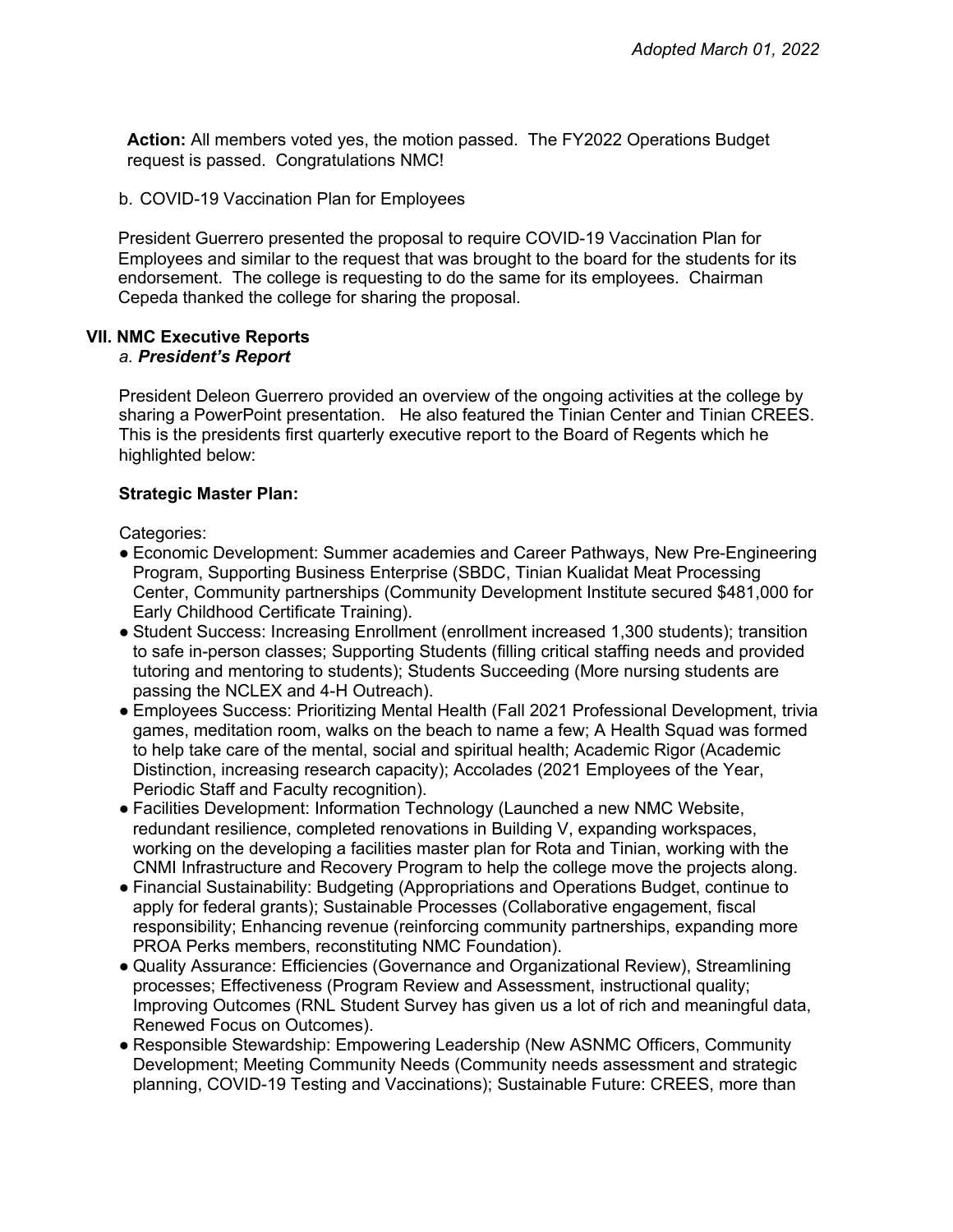just mitigate, RENEW.

 President Deleon Guerrero concluded his report and yielded the floor to the Tinian Center for their presentation.

# **Program Feature:** *Tinian Center/Tinian CREES*

Ms. Jesusa Atalig, Tinian Center, Acting Executive Director noted the following highlights:

- Introductions of the Tinian Center Employees.
- Fall 2021 Enrollment is at 34.
- ● Student Success: 2 students completed the Certificate Nursing Assistant (CNA) and are awaiting to the take the national exam: ABE Student graduates started the first cohort in April; Fire Cadets are in Saipan for training; Ms. Patricia San Nicolas is an is an intern counselor at the Tinian High School.
- Partnership: Government Agencies and Private Business.
- Recruitment Activities: Mayor's Staff Training Construction Tools; Career Fair
- ● NMC & Tinian Diamond Hotel; Final classes for ABE/Recruitment, Climb Higher for Enforcement Officers.

 Ms. Atalig concluded her presentation and thanked everyone for giving her the opportunity to share their successes at the Tinian Center.

# **Tinian CREES Update**

 Ms. Patty Coleman, Interim Dean of CREES also shared some highlights about the Tinian CREES. She talked about some of the unprecedented challenges which she noted when the CREES Buildings & labs were destroyed and also when their grantor relocated from Washington DC to Kansas (NIFA moves and 85% change in personnel) that caused a lot of delays in the process. She also noted some important successes as well which include the following:

- ● FCYD: 20201 Camp Magalahi: successfully engaged, leveraged partnership and Friends of 4-H Marianas; MyPI & Ready in the Middle disaster preparedness in partnership with DFEMS, Homeland Security, and PSS; trained and certified 27 youths and working on a grant to examine "Disaster Response Advance First Aid" with the University of Colorado Emergency EMedicine department.
- ● Aquaculture Development Program: Just finished the rebuild and renovations for the aquaculture lab, Rabbitfish research; Initiating start of grant from Center for Aquaculture & Subtropical Aquaculture – NMC as regional training center. This proposal was reviewed by 70 scientists.
- by 70 scientists.<br>● Nutrition and Health Program: Completed Time 3 Children's Health Living Program study which includes: Food Cost Survey for Saipan, Tinian and Rota; Communities of Excellence in Nutrition, Physical Activity, and Obesity Prevention survey; and Anthropometry and other data collection from child participants and their families.
- Shared some recent publications on network pattern analysis.
- Pacific Tracker (PacTrac) where they tested 50 recipes specific for the CNMI.
- Nutrition and Health Program: CHL Food Systems pending announcement.
- ● Beef Industry in Tinian: Bill Torres assisted with the Technical assistance grant to EDA and is waiting for word on this.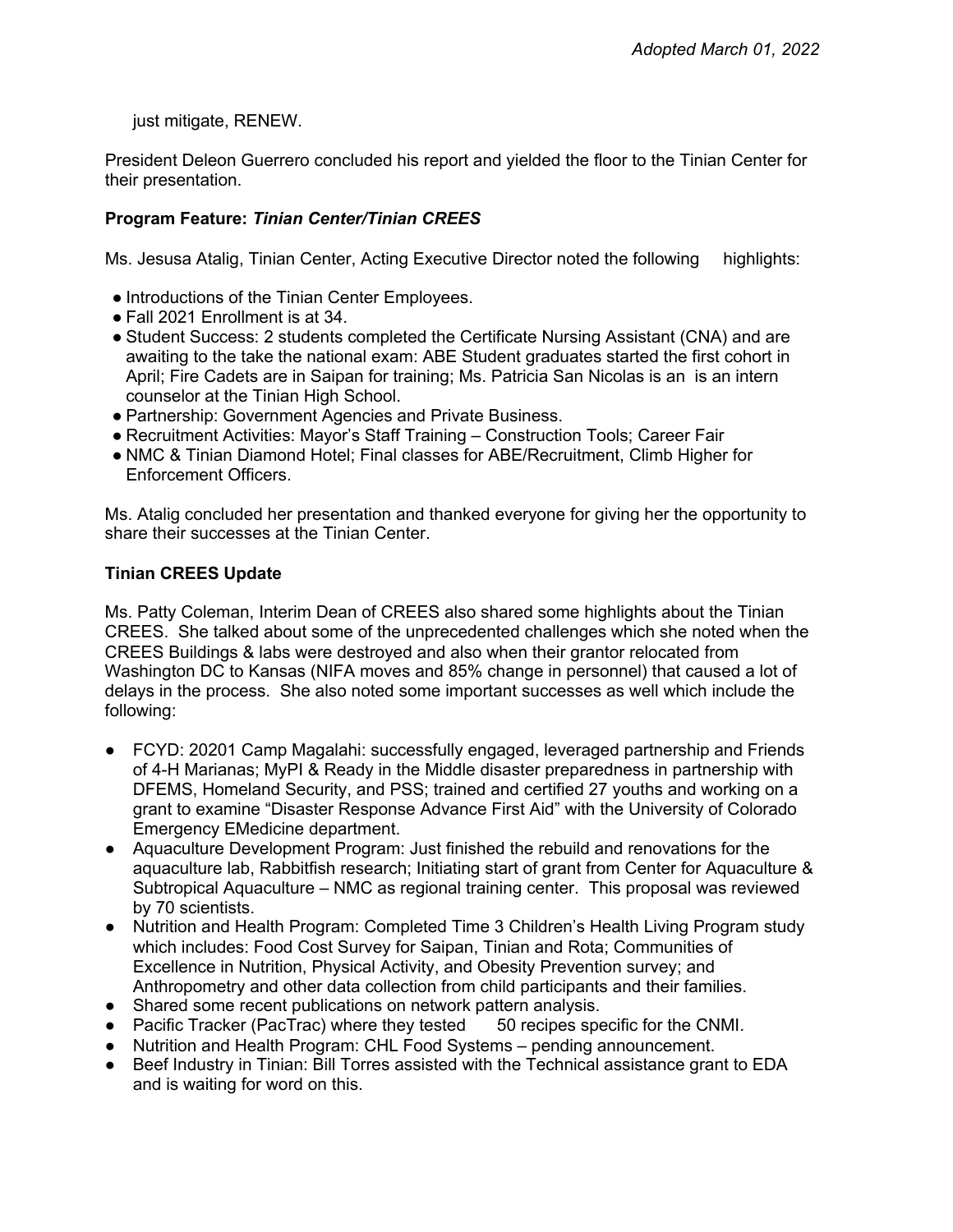- Value added for the hot pepper (Donne' Sali).
- ONLINE Webinars in 2020 and 2021.
- Lead 21 Acceptance: Mike Ogo, Tayna Belyeu-Camacho, Virendra Verma.
- ● Food Science: Dr. Zaidul Sarker's background is in value added processing tropical medicinal plants and nutraceuticals; was in Rota recently; he has 5 patents. He is working on two proposals in the food science capacities, food processing and food quality control.

### **VIII. CIP Updates**

 Mr. Frankie Eliptico, Vice-President of Administration and Advancement circulated a handout with the board and highlighted some of the ongoing projects at the college. President Deleon Guerrero mentioned that they would like to also request to bring one item in executive session however, it can wait for later in the agenda. VP Frankie thanked the board for approving the the location of the building, mapping, etc. The next step for the facilities master plan is to work on the plans for the Tinian and Rota centers. The college continues to collect the information needed for when they fly out to Rota and Tinian to engage in discussions with the staff and community at the respective islands. facilities master plan and because of this action, the college can now move forward in terms of

 Koblerville acquisition. The funds were not approved by the HUD office. The college continues to work with NMHC especially as we move now into the construction phase. In response to Regent Tudela, VP Frankie said that the money is no longer available from the

continues to work with NMHC especially as we move now into the construction phase.<br>There was a discussion about the OMNI notice or waiver. The OMNI waiver is a pending matter and may require an act of congress. VP Frankie said that the college was asked to income threshold. VP Frankie mentioned that we still need clarification on this matter and asked if Regent Mafnas can help us with this information. Regent Mafnas believes it does not require an act of congress and only HUDs approval. submit the Student Income data and to survey students who meet a certain percentage low-

 Chairman Cepeda called for a short break. Chairman Cepeda called the meeting back to order at 12:01p.m.

# **IX. Accreditation Update**

 President Deleon Guerrero informed the board that as a former ALO, the current ALO has done a wonderful job! Dean Cepeda has been working very hard to prepare all of us for the commission visit in October. He yielded the floor to Dean Charlotte Cepeda, Accreditation Liaison Officer to provide the accreditation update.<br>Dean Cepeda noted the following updates:

Dean Cepeda noted the following updates:

- a) The visit will be a remote visit.
- b) October 26, 2021: 8am 12:00pm
- c) 4-day Remote Visit
- d) October 27, 2021visit with Board Members: 9:00am 9:45am
- e) Saturday, October 30, 2021: Exit Team Report All are invited to attend and a link will be shared with everyone!
- f) We have an opportunity to look for factual errors and an opportunity to resubmit with the correction to those factual errors.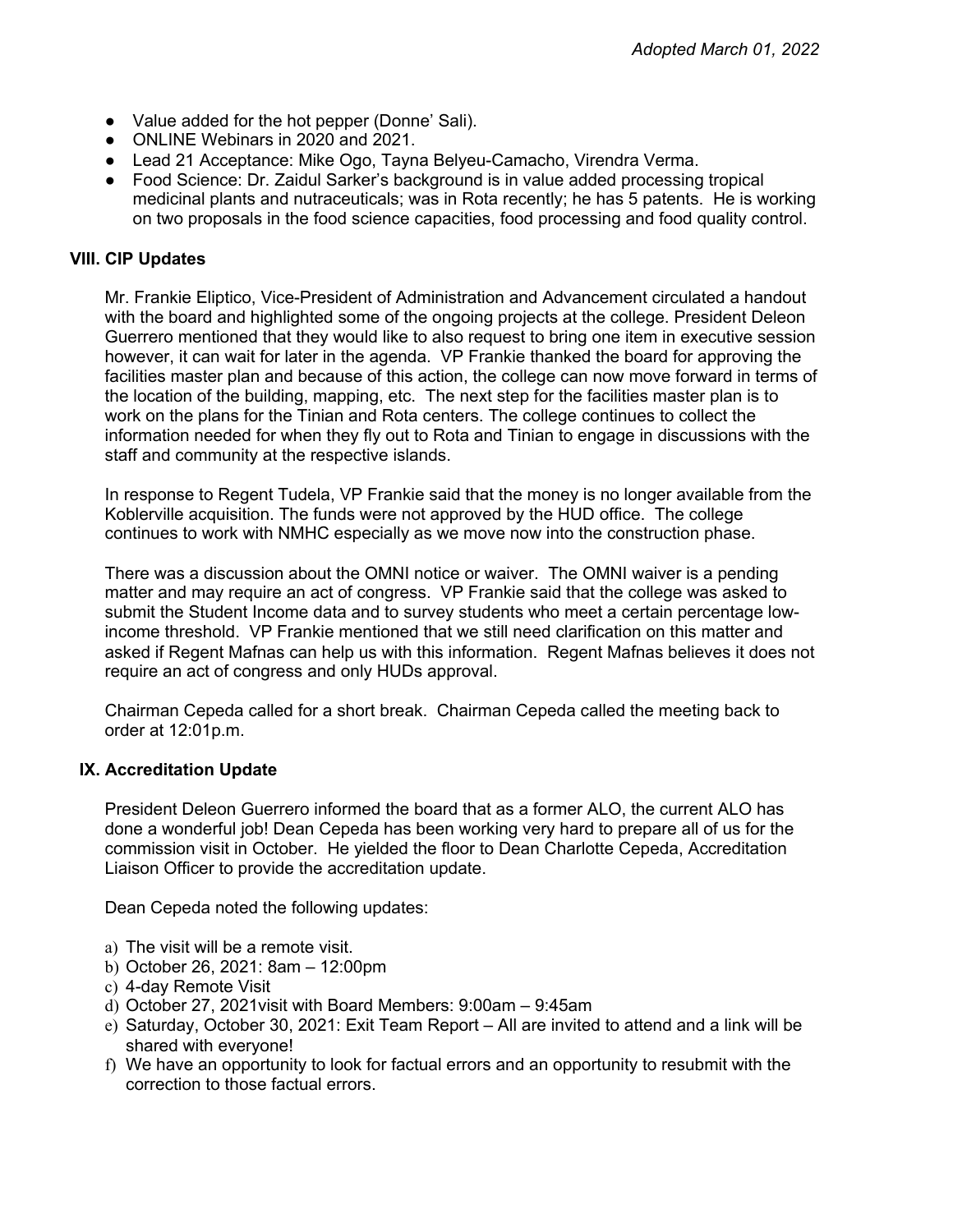g) Any institution that offers even one course that has an online component (Hybrid, Virtual, Asynchronous) we would have to submit an application to request for this.

 President Deleon Guerrero also added that up until the pandemic, the US Department of Education (USDOE) has sort of waived the requirement for approval. But because that waiver is no longer in place, it is the reason for the request.

 Chairman Cepeda thanked everyone for all the hard work and preparation for the visit. President Deleon Guerrero kindly asked the board to make themselves available for the time that was shared by Dean Cepeda during the commission visit.

# **X. NMC Strategic Master Plan**

 President Deleon Guerrero shared a copy of the draft strategic master plan. The college's things going. However, despite the delay, the college is moving forward by forming a working group. The working group for the strategic master plan has been working on updating this plan to include collections from workforce to business surveys to name a few. The plan reflects years of stakeholder engagements. The strategic plan will be flushed out with more objectives for each goal and then based on those objectives we will develop an annual proposed taking this up at the board retreat and can return to it then. This is for first reading only.. plan expired last year and due to the typhoons and pandemic, it's been a challenge to get operational plan to fulfill the strategic plans annual goals. President Deleon Guerrero

# **XI. CFO Report**

 CFO Attao shared a handout with the board outlining the financial highlights of the college. He noted that overall, the college is in good financial standing. We are in line with the expenditure that was approved last year. In response to Chairman's query about SNILD 21- 13, CFO Attao said that the issue is pending the Public School Systems's certified question that was filed with the courts. We will follow up on the status.

# **Legislative Update**

 A handout was shared with the board which listed some legislations that the college is tracking to include the CNMI Higher Education Act of 2021.

 **XII.** Election of Officers – Done. **XIII.** Board Meeting Assessment – Done. **XIV.** Miscellaneous Items – None.

 **XV. Executive Session** (At any time during the scheduled meeting of the Board of Regents may be required to enter into executive session to discuss matters deemed privileged and confidential).

 Regent Orilla motioned to move into executive session, seconded by Regent Sanchez. All members agreed, the motion passed.

# **XVII. Upcoming Board Activities**